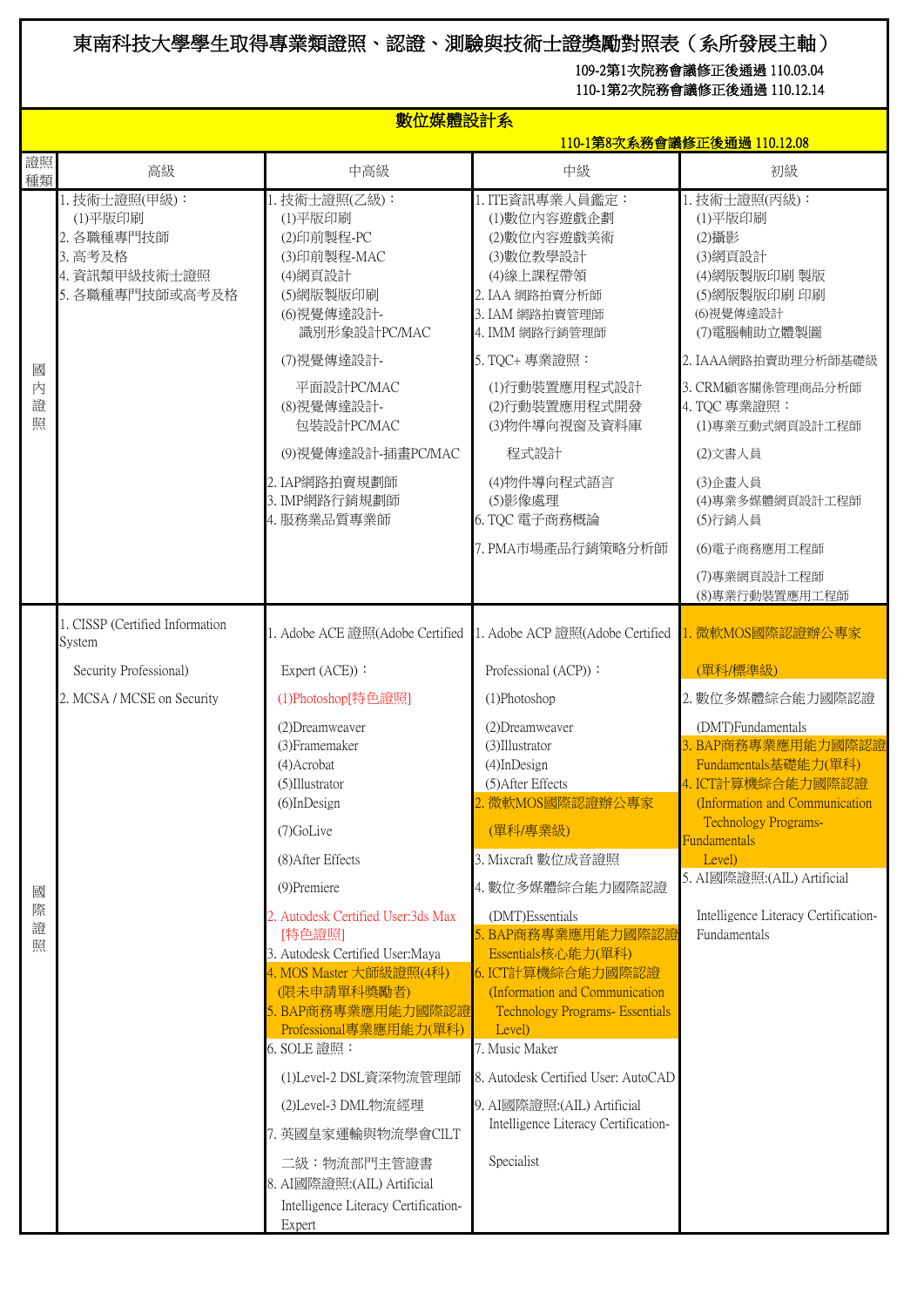|                  | 室内設計系<br>110-1第2次系務會議修正後通過 110.12.07          |                                                                                                                                                                                                                                                                              |                                                                                                                                           |                                                                                                                                                                                                                                                                                                                 |
|------------------|-----------------------------------------------|------------------------------------------------------------------------------------------------------------------------------------------------------------------------------------------------------------------------------------------------------------------------------|-------------------------------------------------------------------------------------------------------------------------------------------|-----------------------------------------------------------------------------------------------------------------------------------------------------------------------------------------------------------------------------------------------------------------------------------------------------------------|
| 證照<br>種類         | 高級                                            | 中高級                                                                                                                                                                                                                                                                          | 中級                                                                                                                                        | 初級                                                                                                                                                                                                                                                                                                              |
|                  | 1. 技術士證照(乙級):                                 | 1. 技術士證照(乙級):                                                                                                                                                                                                                                                                | 1. TQC+專業證照<br>(1)基礎建築及室內設計立體製                                                                                                            | 1. 技術士證照(丙級):                                                                                                                                                                                                                                                                                                   |
| 國<br>内<br>證<br>照 | (1)建築物室內設計 [特色證照]<br>(2)建築物室內裝修工程管理<br>[特色證照] | (1)電腦軟體應用<br>(2)建築製圖應用<br>(3)建築工程管理<br>(4)室內配線(屋內線路裝修)<br>(5)職業安全衛生管理<br>(6)造園景觀<br>(7)圖文組版<br>(8)印前製程<br>(9)装潢木工<br>(10) 家具木工<br>(11)建築塗裝<br>2. 消防設備士<br>3. TQC+ 證照:<br>(1)建築設計立體製圖<br>(2)室内設計立體製圖<br>(3)建築及室內設計平面製圖<br>(4)電腦輔助平面製圖                                         | 圖<br>(2)基礎電腦輔助平面製圖<br>2. TQC-OA 單科(專業級)                                                                                                   | (1)建築製圖應用-手繪圖項<br>(2)建築製圖應用-電腦繪圖項<br>(3)電腦軟體應用<br>(4)電腦輔助機械製圖<br>(5)電腦輔助立體製圖<br>(6)室内配線(屋内線路装修)<br>(7)印前製程-圖文組版 PC<br>(8)視覺傳達設計<br>(9)装潢木工<br>(10)混凝土<br>(11) 泥水-砌磚<br>(12) 泥水-粉刷<br>(13) 泥水-面材舖貼<br>(14) 造園景觀<br>(15) 建築塗装<br>(16) 門窗木工<br>(17) 家具木工<br>(18)自來水管配管<br>2. TQC+專業證照:建築設計圖學<br>TQC-OA 單科(實用級/進階級) |
| 證國<br>照際         |                                               | 1. Autodesk Certified User:<br>AutoCAD[特色證照]<br>2. Autodesk Certified User:3ds Max<br>3. Adobe Certified Expert<br>4. Autodesk Certified User:<br>Revit Architecture<br>5. SketchUp(SCA)國際認證<br>6. AI國際證照:(AIL) Artificial<br>Intelligence Literacy Certification-<br>Expert | 1. Adobe Certified Professional<br>2. ACP photoshopcs<br>3. AI國際證照:(AIL) Artificial<br>Intelligence Literacy Certification-<br>Specialist | L.微軟MOS國際認證辦公專家<br>(單科)(標準級/專業級)<br>2. IC3單科通過<br>3. AI國際證照: (AIL) Artificial<br>Intelligence Literacy Certification-<br>Fundamentals                                                                                                                                                                           |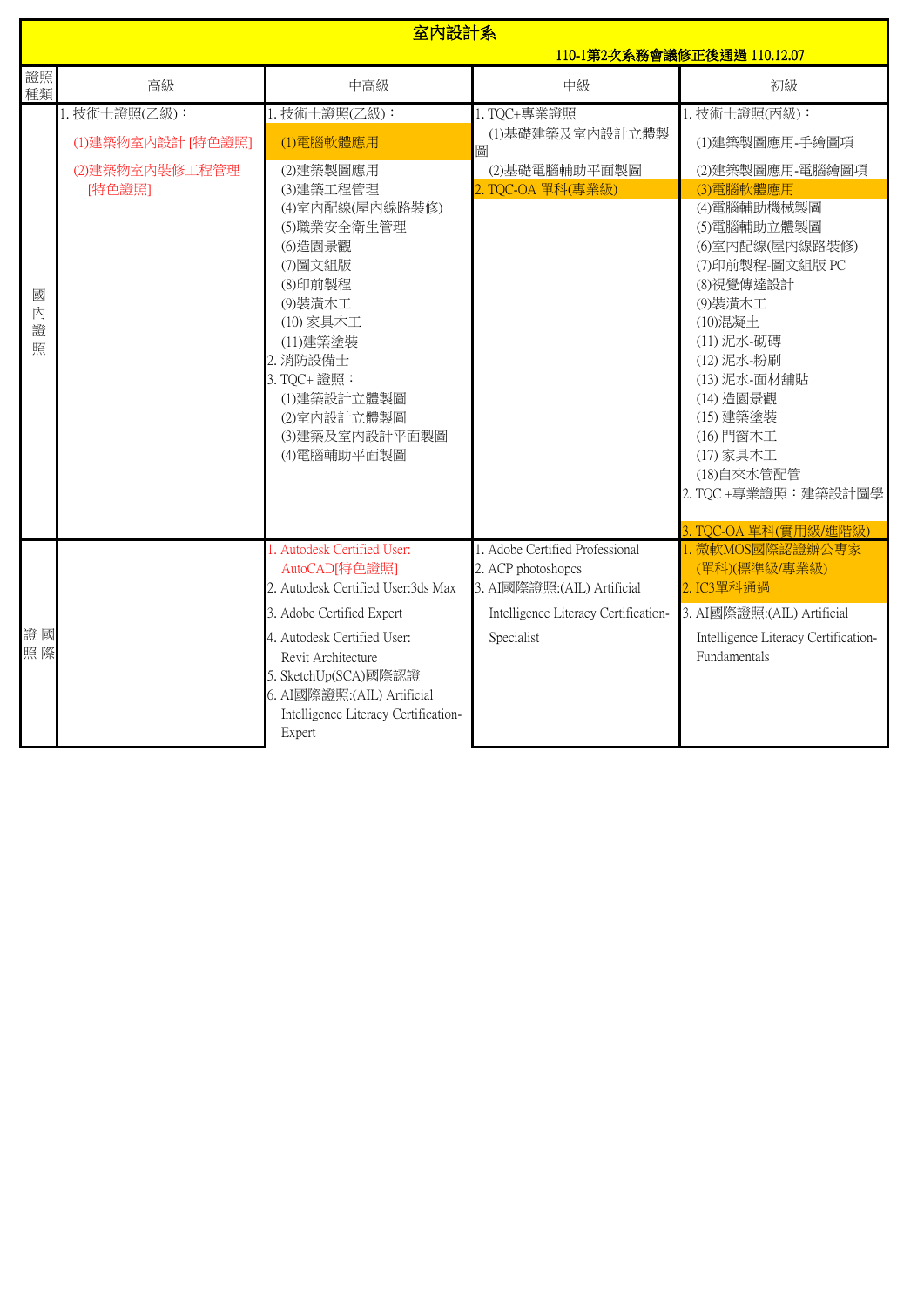|                  | 創意產品設計系<br>110-1第3次系務會議修正後通過 110.12.13                                                                                      |                                                                                                                                                                                                                                                  |                                                                                                                                                    |                                                                                                                                                                                                                                                                      |  |
|------------------|-----------------------------------------------------------------------------------------------------------------------------|--------------------------------------------------------------------------------------------------------------------------------------------------------------------------------------------------------------------------------------------------|----------------------------------------------------------------------------------------------------------------------------------------------------|----------------------------------------------------------------------------------------------------------------------------------------------------------------------------------------------------------------------------------------------------------------------|--|
| 證照<br>種類         | 高級                                                                                                                          | 中高級                                                                                                                                                                                                                                              | 中級                                                                                                                                                 | 初級                                                                                                                                                                                                                                                                   |  |
|                  | 1. 技術士證照(甲級):<br>(1)圖文組版<br>(2)家具木工<br>(3)機械製圖<br>(4)門窗木工<br>2. 專利師(高考)                                                     | 1. 技術士證照(乙級):<br>(1)圖文組版-圖像組版<br>(2)圖文組版<br>(3)廣告設計<br>(4) 視覺傳達設計<br>(5) 網頁設計                                                                                                                                                                    | 1. TQC+ 專業證照:<br>(1)基礎零件設計<br>(2)電腦輔助平面製圖<br>2. TQC-OA 單科(專業級)                                                                                     | 1. 技術士證照(丙級):<br>(1)電腦軟體應用<br>(2)廣告設計<br>(3) 視覺傳達設計<br>(4)印前製程<br>(5)電腦輔助機械製圖                                                                                                                                                                                        |  |
| 國<br>内<br>證<br>照 | 3. TQC+ 專業證照:<br>(1)多媒體網頁設計工程師<br>(2)網頁設計專業人員<br>(3)平面設計專業人員<br>(4)產品設計專業人員<br>(5) 零件設計專業人員<br>(6)機械設計專業人員<br>(7)商品造形設計專業人員 | (6)機械製圖<br>(7)電腦輔助機械設計製圖<br>(8)家具木工<br>(9)装潢木工<br>(10)印前製程<br>(11) 鑄造<br>(12)模具<br>(13)電腦軟體應用<br>(14)金銀珠寶飾品加工<br>2. TQC+ 專業證照:<br>(1)電腦繪圖設計[特色證照]<br>(2)影像處理<br>(3)Flash動畫設計<br>(4)網頁設計<br>(5)實體設計[特色證照]<br>(6) 進階零件及曲面設計<br>[特色證照]<br>(7)商品造形設計 |                                                                                                                                                    | (6)電腦輔助機械設計製圖<br>(7)電腦輔助立體製圖<br>(8)電腦輔助建築製圖<br>(9)機械製圖<br>(10)機械加工<br>(11)建築製圖應用-手繪圖<br>(12)建築製圖應用-電腦繪圖項<br>(13)鑄造<br>(14)網頁設計<br>(15)家具木工<br>(16)車床工<br>(17) 銑床工<br>(18)精密機械工<br>(19)沖壓模具工<br>(20)金銀珠寶飾品加工<br>2. TQC +專業證照:<br>(1)電腦繪圖概論與數位色彩配<br>色<br>(2)工程圖學與機械製圖 |  |
|                  |                                                                                                                             | (8)使用者介面設計                                                                                                                                                                                                                                       |                                                                                                                                                    | TQC-OA 單科(實用級/進階級)                                                                                                                                                                                                                                                   |  |
| 證國<br>照際         | 1. IPMA C級專案管理師<br>2. 思科Cisco CCNP、CCIE認證                                                                                   | 1. IPMA D級專案管理師<br>2. Autodesk Certified User:<br><b>AutoCAD</b><br>3. Adobe Certified Expert<br>4. AI國際證照: (AIL) Artificial<br>Intelligence Literacy Certification-<br>Expert                                                                   | 1. 法國貝爾 APMP C級<br>(國際專案管理)<br>2. Adobe Certified Professional<br>3. AI國際證照:(AIL) Artificial<br>Intelligence Literacy Certification-<br>Specialist | 1. 微軟MOS國際認證辦公專家<br>(單科)(標準級/專業級)<br>2. AI國際證照:(AIL) Artificial<br>Intelligence Literacy Certification-<br>Fundamentals                                                                                                                                              |  |
|                  |                                                                                                                             | 數位遊戲設計系                                                                                                                                                                                                                                          |                                                                                                                                                    | 110-1第6次系務會議修正後通過 110.10.27                                                                                                                                                                                                                                          |  |
|                  | 1. 技術士證照(甲級)                                                                                                                | 1. 技術士證照(乙級)                                                                                                                                                                                                                                     | 1. TQC 及TQC+程式設計類之專業 1. 技術士證照(丙級)                                                                                                                  |                                                                                                                                                                                                                                                                      |  |
|                  | 2. 各職種專門技師                                                                                                                  | 2. TQC 及TQC+認證 程式設計類                                                                                                                                                                                                                             | 證照(實用級)                                                                                                                                            | 2. TQC 及TQC+認證(資訊類之實<br>用                                                                                                                                                                                                                                            |  |
|                  | 3. 高考及格                                                                                                                     | (進階級或專業級)                                                                                                                                                                                                                                        | 2. TQC 及TQC+認證(資訊類之進<br>階                                                                                                                          | 級,輸入類與非資訊類除外)                                                                                                                                                                                                                                                        |  |
| 國                | 4. 資訊類甲級技術士證照                                                                                                               | 3. 經濟部中級遊戲程式設計師-                                                                                                                                                                                                                                 | 級或專業級,輸入類及非資訊<br>類                                                                                                                                 |                                                                                                                                                                                                                                                                      |  |
| 内                | 5. 各職種專門技師或高考及格                                                                                                             | 行動遊戲(Android)-中級                                                                                                                                                                                                                                 | 除外)                                                                                                                                                |                                                                                                                                                                                                                                                                      |  |
| 證<br>照           |                                                                                                                             | 4. 經濟部中級遊戲程式設計師-                                                                                                                                                                                                                                 | 3. ITE資訊專業人員鑑定單科合格                                                                                                                                 |                                                                                                                                                                                                                                                                      |  |
|                  |                                                                                                                             | 行動遊戲(iOS)-中級                                                                                                                                                                                                                                     | (1)ITE數位內容遊戲概論<br>(2)ITE遊戲美術<br>(3)ITE遊戲企劃<br>4. 國際行銷初級人才認證<br>5. 經濟部中級遊戲程式設計師-<br>行動遊戲(Android)-初級<br>6. 經濟部中級遊戲程式設計師-<br>行動遊戲(iOS)-初級            |                                                                                                                                                                                                                                                                      |  |
|                  | 1. Autodesk 3ds Max (Certified<br>Professional Models to Motion)                                                            | . Autodesk Certified User:3ds Max<br>[特色證照]                                                                                                                                                                                                      | 1. Adobe ACA 證照(Adobe Certified<br>Associate (ACA))                                                                                                | 微軟MOS國際認證辦公專家<br>(單科/標準級)                                                                                                                                                                                                                                            |  |
|                  | 2. Autodesk 3ds Max (Certified<br>Professional Surface and Look                                                             | <b>Autodesk Certified</b><br>$R_{\text{non-1}}$<br>[特色證照]                                                                                                                                                                                        | 2. 微軟MOS國際認證辦公專家<br>(單科/專業級)                                                                                                                       | 2. IC3單科通過<br>3. 微軟 MCAS認證                                                                                                                                                                                                                                           |  |
|                  | Development)                                                                                                                | 3. Unity Certified User[特色證照]<br>4. Unity Certified Associate                                                                                                                                                                                    | 3. Microsoft MTA國際認證<br>或以上等級                                                                                                                      | 4. 數位多媒體綜合能力國際認證<br>(DMT)Fundamentals                                                                                                                                                                                                                                |  |